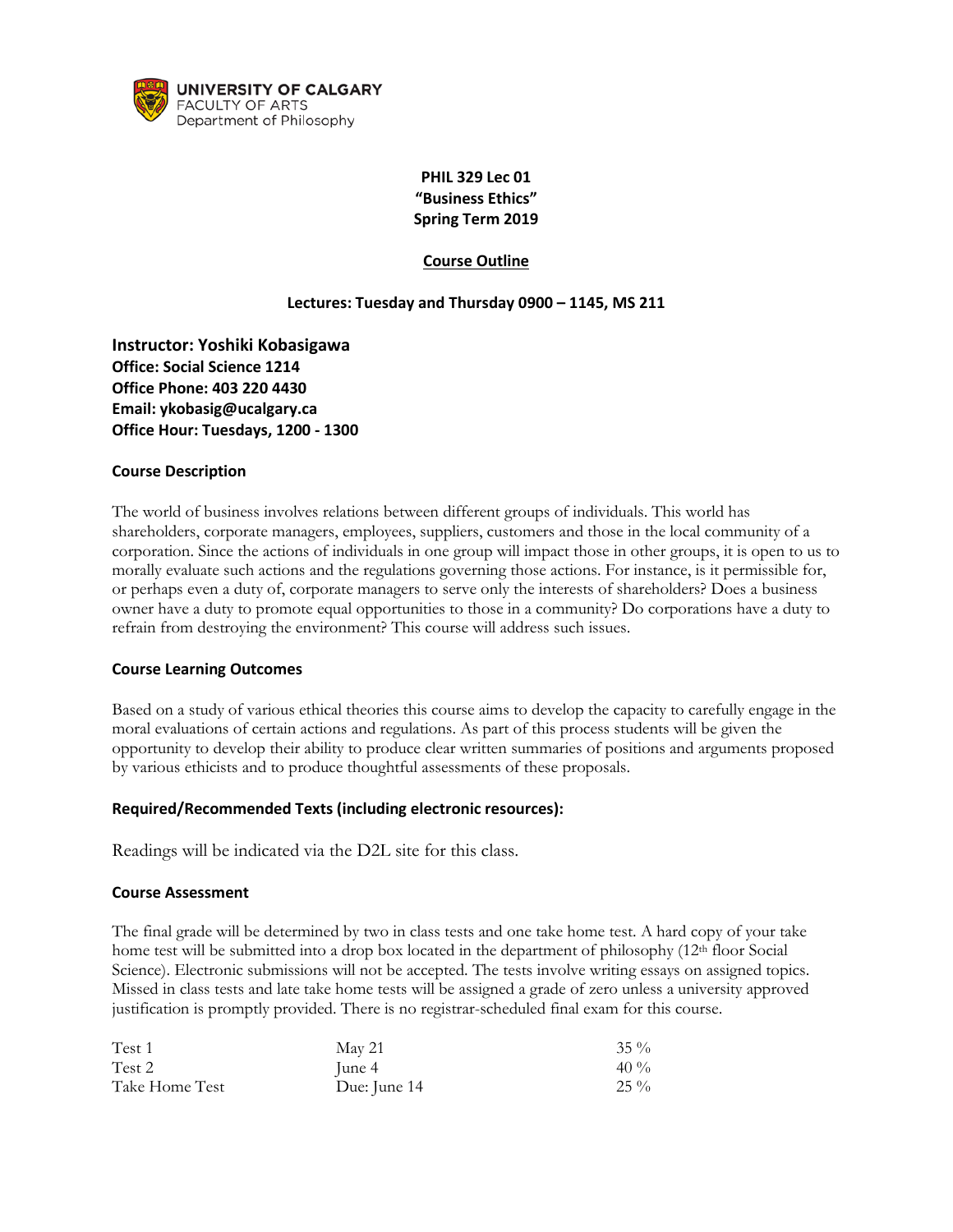# **Letter Grade Conversion Table**

| $96 - 100 = A +$ | $80 - 85.9 = B +$ | $67-69.9 = C+$  | $55-59.9 = D+$ |
|------------------|-------------------|-----------------|----------------|
| $91-95.9 = A$    | $75 - 79.9 = R$   | $64 - 66.9 = C$ | $50-54.9 = D$  |
| $86-90.9 = A$    | $70-74.9 = B$     | $60-63.9 = C$   | $50 = F$       |

#### **IMPORTANT DEPARTMENTAL, FACULTY AND UNIVERSITY INFORMATION**

#### **Academic Honesty**

Cheating or plagiarism on any assignment or examination is regarded as an extremely serious academic offense, the penalty for which will be an F on the assignment or an F in the course, and possibly a disciplinary sanction such as probation, suspension, or expulsion. See the relevant section K.5 on 'Academic Misconduct' in the current University Calendar [http://www.ucalgary.ca/pubs/calendar/current/k-5.html.](http://www.ucalgary.ca/pubs/calendar/current/k-5.html)

Intellectual honesty requires that your work include adequate referencing to sources. Plagiarism occurs when you do not acknowledge or correctly reference your sources. If you have questions about correct referencing, consult your instructor.

#### **Academic Accommodation**

The student accommodation policy can be found at: [ucalgary.ca/access/accommodations/policy.](http://www.ucalgary.ca/access/accommodations/policy)

Students needing an Accommodation because of a disability or medical condition should communicate this need to Student Accessibility Services in accordance with the Procedure for Accommodations for Students with Disabilities [http://www.ucalgary.ca/policies/files/policies/student-accommodation](http://www.ucalgary.ca/policies/files/policies/student-accommodation-policy.pdf)[policy.pdf.](http://www.ucalgary.ca/policies/files/policies/student-accommodation-policy.pdf)

Students needing an Accommodation based on a Protected Ground other than Disability, should communicate this need, preferably in writing, to their instructor.

#### **D2L Help**

Desire2Learn is UCalgary's online learning management system. Important information and communications about this course may be posted on D2L. Go t[o https://ucalgary.service-now.com/it](https://ucalgary.service-now.com/it) for help.

#### **General Academic Concerns and Program Planning**

Have a question but not sure where to start? The Arts Students Centre is your information resource for everything in the Faculty of Arts. Drop in at SS102, call 403-220-3580, or email [ascarts@ucalgary.ca](mailto:ascarts@ucalgary.ca). Advisors in the ASC can also provide assistance and advice in planning your program through to graduation. Visit the Faculty of Arts website at<https://arts.ucalgary.ca/advising> for detailed information on common academic concerns

#### **Advice on Philosophy Courses**

You may find answers to your more specific questions about a philosophy degree on the Department of Philosophy's website [http://phil.ucalgary.ca](http://phil.ucalgary.ca/) , or contact one of Philosophy's Undergraduate Advisors. David Dick – Undergraduate Program Director [\(dgdick@ucalgary.ca\)](mailto:dgdick@ucalgary.ca), Megan Delehanty – Honors Advisor [\(mdelehan@ucalgary.ca\)](mailto:mdelehan@ucalgary.ca) or Allen Habib [\(anhabib@ucalgary.ca\)](mailto:anhabib@ucalgary.ca).

### **Registration and Prerequisite Waivers**

If you have questions regarding registration, or are seeking permission to waive the prerequisites for a course, email the Philosophy Department Undergraduate Program Administrator (UPA), Rebecca Lesser